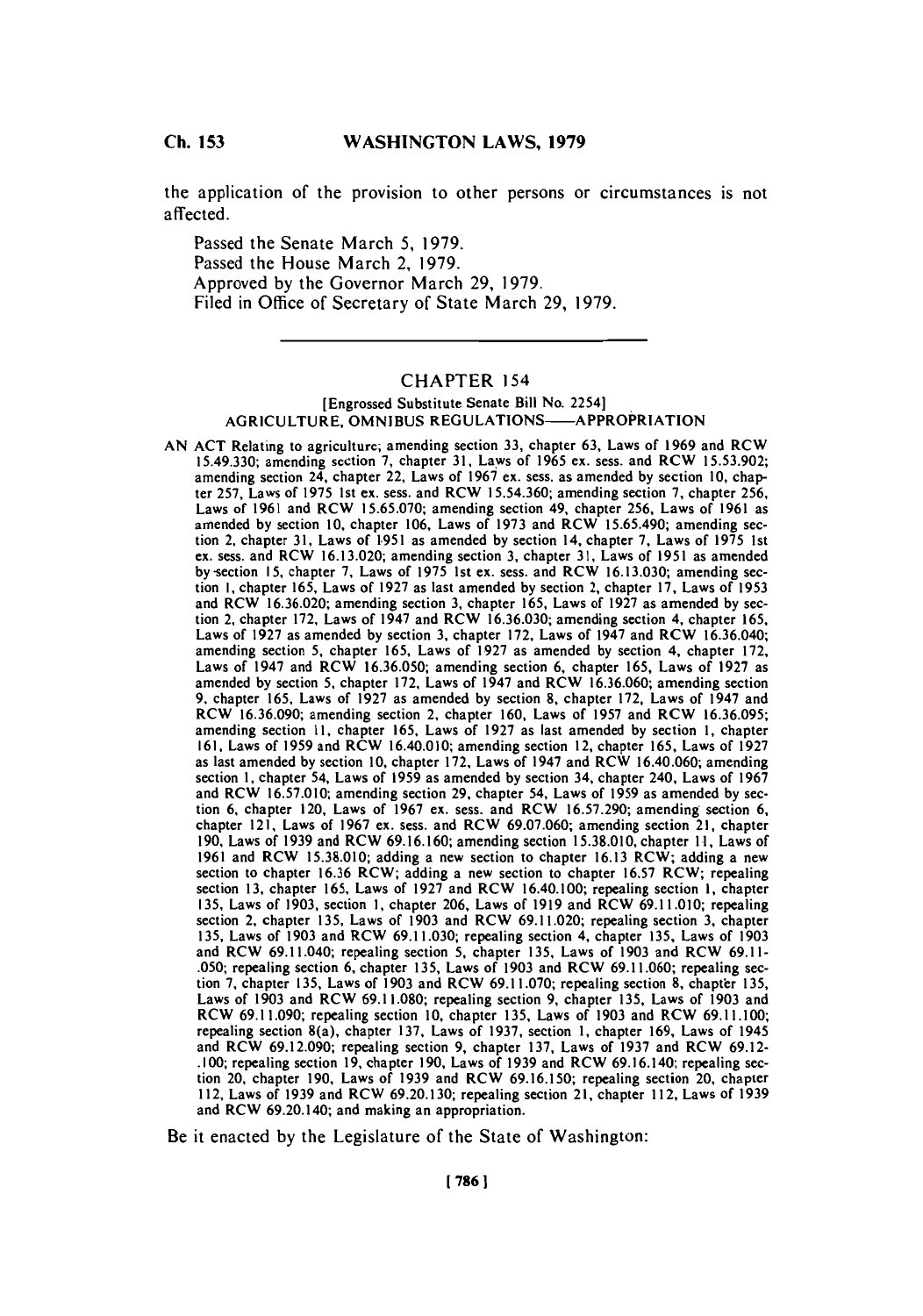Section **1.** Section **33,** chapter **63,** Laws of **1969** and RCW **15.49.330** are each amended to read as follows:

**(I ) All** screenings, removed in the cleaning or processing of seeds, which contain prohibited or restricted noxious weed seeds shall be removed from the seed processing plant only under ((permit issued by the department)) conditions that will prevent weed seeds from being dispersed into the environment. ((It shall be unlawful to distribute, give away, or use screenings for feeding purposes unless the screenings have been ground and/or treated in such a way as to destroy the viability of the noxious weed seeds and have met the requirements of the Washington commercial feed act.)

(2) ((Every processing or cleaning establishment desiring to grind and/or treat screenings to destroy the viability of weed seeds as requi herein, shall submit evidence satisfactory to the department concerning the effectiveness of the method selected. After investigation, the department **may issue a permit of authorization to which shall be attached such condi-11135 the superming the destruction of weed seed. Such permit of authorization** shall be conspicuously displayed in the place of business for which it is issued)) The director may **by** regulation adopt requirements for moving, pro- cessing, and/or disposing of screenings.

Sec. 2. Section **7,** chapter **31,** Laws of **1965** ex. sess. and RCW **15.53- .902** are each amended to read as follows:

It shall be unlawful for any person to distribute an adulterated **feed. A** commercial feed shall be deemed to be adulterated:

**(I) If** any poisonous, deleterious, or nonnutritive ingredient has been added in sufficient amount to render it injurious to health when fed in accordance with directions for use on the label;

(2) **If** any valuable constituent has been in whole or in part omitted or abstracted therefrom and/or any less valuable substance added;

**(3) If** it contains viable ((primary)), prohibited (primary) noxious weed seeds in excess of one per pound, or if it contains viable ((secondary)), restricted (secondary) noxious weed seeds in excess of twenty-five per pound. The primary and secondary noxious weed seeds shall **be** those as named pursuant to the provisions of chapter  $((15.48))$  15.49 RCW as enacted or hereafter amended and rules adopted thereunder.

Sec. **3.** Section 24, chapter 22, Laws of **1967** ex. sess. as amended **by** section **10,** chapter **257,** Laws of **1975** 1st ex. sess. and RCW **15.54.360** are each amended to read as follows:

**(1)** Each person made responsible **by** this chapter for the payment of inspection fees for commercial fertilizers sold in this state shall file a report with the department on  $((\thetactober-1st))$  January 1st $((\thetactor-1-st))$  and July 1st of each year showing the number of tons of such commercial fertilizers sold during the ((three)) six calendar months immediately preceding the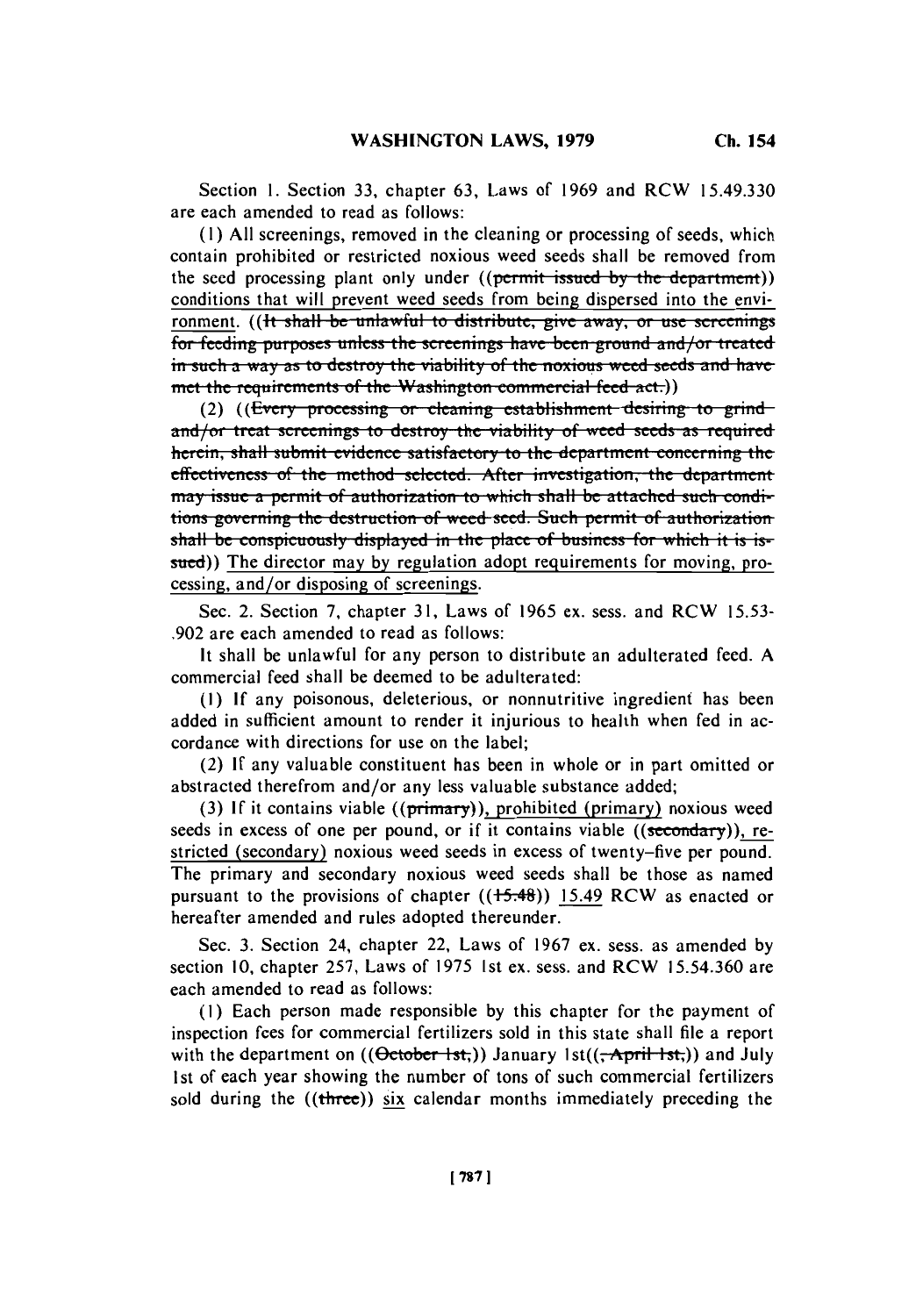date the report is due: PROVIDED, That upon permission of the department, an annual statement under oath may be filed **by** any person distributing within the state less than  $((\text{ffty}))$  one hundred tons  $((\text{per quarter}))$  for each such six-month period during any calendar year, and upon filing such statement such person shall pay the inspection fee at the rate stated in RCW **1 5.54.350(1)** as now or hereafter amended. The department may accept sales records or other records accurately reflecting the tonnage sold in verifying such reports. The proper inspection fee shall be remitted with the report. The person required to file the report and pay the fee shall have a thirty-day period of grace immediately following the day the report and payment are due to file the report, and pay the fee.

(2) Inspection fees which are due and owing and have not been remitted to the department within thirty days following the due date shall have a late-collection fee of ten percent, but not less than five dollars, added to the amount due when payment is finally made. The assessment of this latecollection fee shall not prevent the department from taking any other action as provided for in this chapter.

**(3)** Notwithstanding the provisions of chapter 42.17 RCW, the report required **by** subsection **(I)** ((hereof)) of this section shall not be a public record, and it shall **be** a misdemeanor for any person to divulge any information given in such report which would reveal the business operation of the person making the report: PROVIDED, That nothing contained in this subsection shall be construed to prevent or make unlawful the use of information concerning the business operation of a person in any action, suit, or proceeding instituted under the authority of this chapter, including any civil action for collection of unpaid inspection fees, which action is hereby authorized and which shall be as an action at law in the name of the director of the department.

Sec. 4. Section **7,** chapter **256,** Laws of **1961** and RCW **15.65.070** are each amended to read as follows:

The director shall publish notice of any hearing called for the purpose of considering and acting upon any proposal for a period of not less than **((fire))** two days in a newspaper of general circulation in Olympia and such other newspapers as the director may prescribe. No such public hearing shall be held prior to five days after the last day of such period of publication. Such notice shall set forth the date, time and place of said hearing, the agricultural commodity and the area covered **by** such proposal; a concise statement of the proposal; a concise statement of each additional subject upon which the director will hear evidence and make a determination, and a statement that, and the address where., copies of the proposal may be obtained. The director shall also mail a copy of such notice to all producers and handlers who may be directly affected **by** such proposal and whose names and addresses appear, on the day next preceding the day on which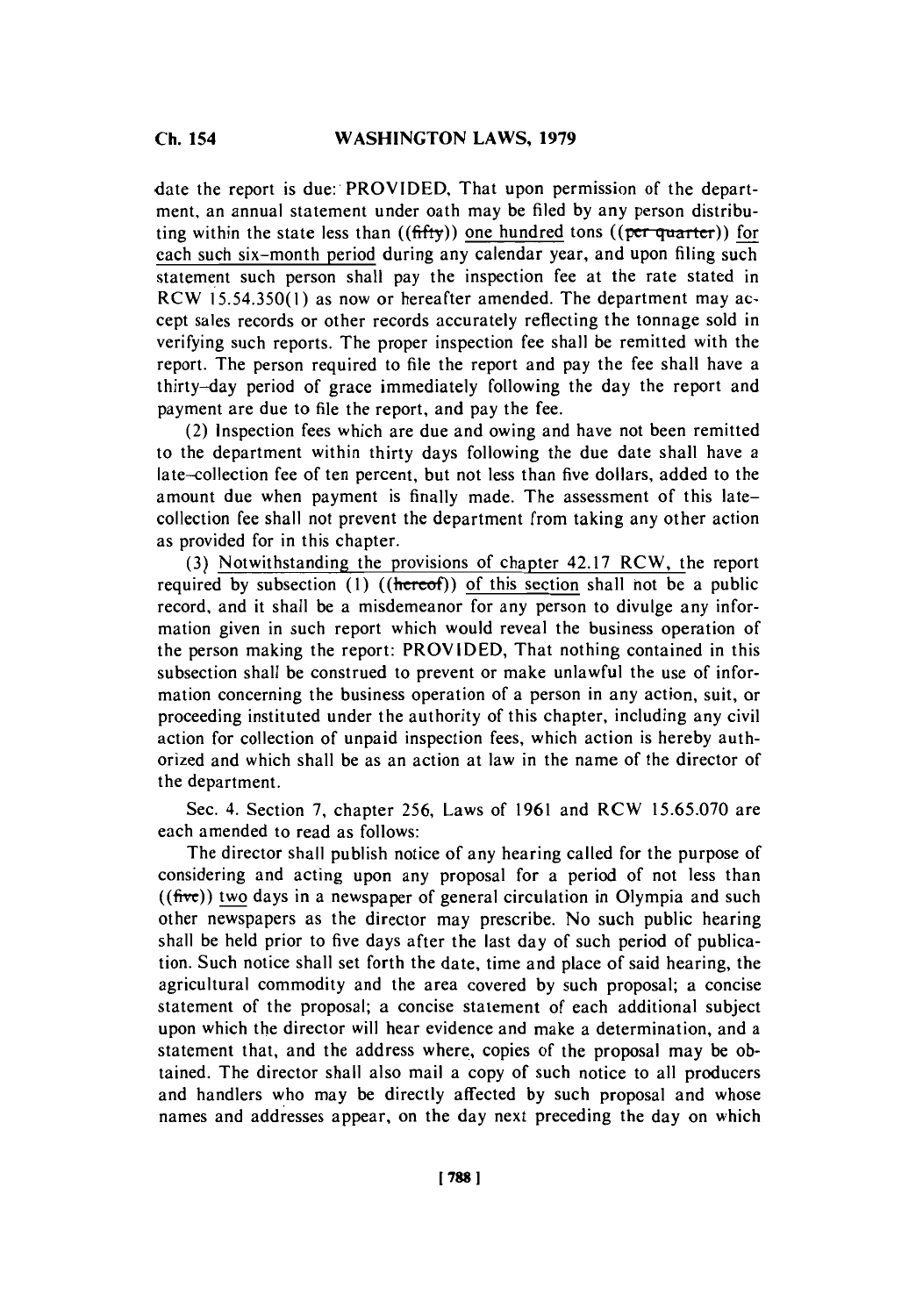such notice is published, upon lists of such persons then on file in the department.

Sec. **5.** Section 49, chapter **256,** Laws of **1961** as amended **by** section **10,** chapter **106,** Laws of **1973** and **RCW 15.65.490** are each amended to read as follows:

The director and each of his designees shall keep or cause to be kept separately for each agreement and order in accordance with accepted standards of good accounting practice, accurate records of all assessments, collections, receipts, deposits, withdrawals, disbursements, paid outs, moneys and other financial transactions made and done pursuant to such order or agreement, and the same shall be audited at least annually subject to procedures and methods lawfully prescribed **by** the state auditor. The books and accounts maintained under every such agreement and order shall be closed as of the last day of each fiscal year of the state of Washington or of a fiscal year determined **by** the director. **A** copy of every such audit shall **be** delivered within thirty days after the completion thereof to the governor and the commodity board of the agreement or order concerned. ((The depart**inent of agriculture shall make at least annually a composite financial** statement showing the financial position under all such orders and agreements as of the last day of the fiscal year of the state of Washington and acopy of such composite financial statement shall be delivered within thirty days after completion thereof to the governor.))

Sec. **6.** Section 2, chapter **31,** Laws of **1951** as amended **by** section 14, chapter **7,** Laws of **1975** 1st ex. sess. and **RCW 16.13.020** are each amended to read as follows:

Any horses, mules, donkeys, or cattle of any age running at large in violation of RCW **16.13.010** as now or hereafter amended are declared to be a public nuisance, and shall be impounded **by** the sheriff of the county where found: PROVIDED, That the nearest brand inspector shall also have authority to impound class **I** estrays as defined in section 22 of this **1979** act.

Sec. **7.** Section **3,** chapter **31,** Laws of **1951** as amended **by** section **15,** chapter **7,** Laws of **1975** 1st ex. sess. and RCW **16.13.030** are each amend**ed** to read as follows:

Upon taking ((custody of any animal)) possession of a class I estray, the sheriff or brand inspector shall cause it to be transported to and impounded at the nearest public livestock market licensed under chapter **16.65** RCW or at such place as approved **by** the director. **If** the sheriff has impounded a class **I** estray, he shall forthwith notify the nearest brand inspector of the department of agriculture, who shall examine the animal and, **by** brand, tattoo, or other identifying characteristic, shall attempt to ascertain the ownership thereof.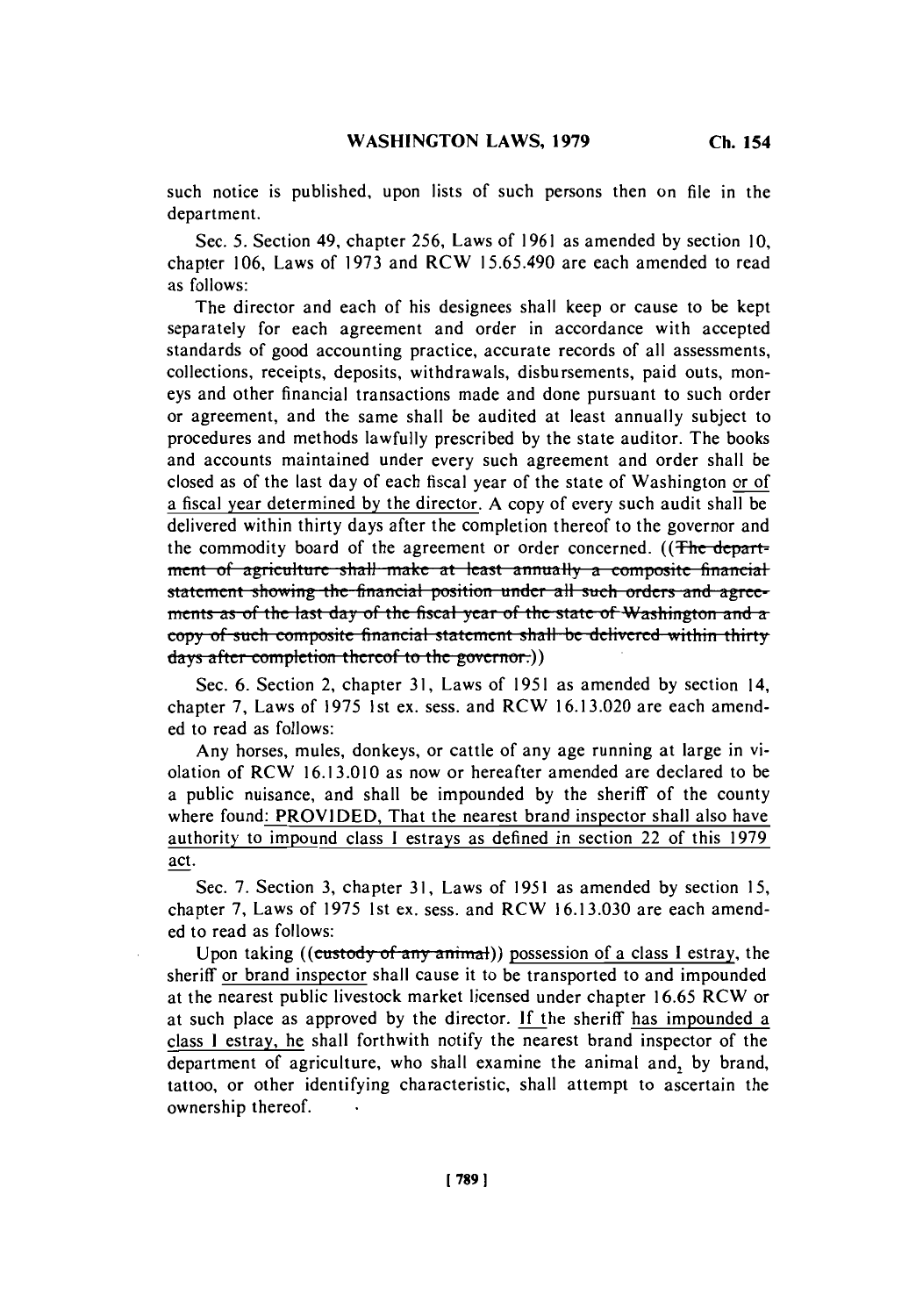Sec. **8.** Section **1,** chapter **165,** Laws of **1927** as last amended **by** section 2, chapter **17,** Laws of **1953** and RCW **16.36.020** are each amended to read as follows:

The director of agriculture shall have general supervision of the prevention of the spread and the suppression of infectious, contagious, communicable and dangerous diseases affecting ((the-domestic)) animals within, in transit through, and, by means of the division of *((dairy and livestock))* animal industry, may establish and enforce quarantine of and against any and all domestic animals which have been fed garbage or which are affected with any such disease or that may have been exposed to others thus affected, whether within or without the state, for such length of time as he deems necessary to determine whether any such animal is infected with any such disease. The director shall also enforce and administer the provisions of RCW **16.36.005, 16.36.020, 16.36.103, 16.36.105, 16.36.107, 16.36.108, 16.36.109** and **16.36.1 10,** and when garbage has been fed to swine he may require the disinfection of all facilities, including yard, transportation and feeding facilities, used for keeping such swine.

Sec. **9.** Section **3,** chapter **165,** Laws of **1927** as amended **by** section 2, chapter **172,** Laws of 1947 and RCW **16.36.030** are each amended to read as follows:

It shall be unlawful for the owner or owners of any ((domestic)) animal quarantined, or their agents or employees, to fail to place the quarantined animals within the certain described and designated enclosure or area within this state, to break such quarantine or to move, or allow to be moved, any such animal from within the quarantined area, or across the quarantined line, as established, or to sell, exchange or in any other way part with the products of such animals, without first obtaining a permit in writing from the director of agriculture, or his duly authorized representative. Any owner or owners of any quarantined animal or any agent of such owner or owners, who fails to comply with or violates any such quarantine or who negligently allows any such quarantined animal to escape from quarantine, and any other person who removes any quarantined animal from such quarantine shall be guilty of a misdemeanor.

**Sec. 10.** Section 4, chapter **165,** Laws of **1927** as amended **by** section **3,** chapter **172,** Laws of 1947 and RCW **16.36.040** are each amended to read as follows:

The director of agriculture shall have power to promulgate and enforce such reasonable rules, regulations and orders as he may deem necessary or proper to prevent the introduction or spreading of infectious, contagious, communicable or dangerous diseases affecting domestic animals in this state, and to promulgate and enforce such reasonable rules, regulations and orders as he may deem necessary or proper governing the inspection and test of all ((domestic)) animals within or about to be imported into this state, and to promulgate and enforce intercounty embargoes and quarantine

**Ch.** 154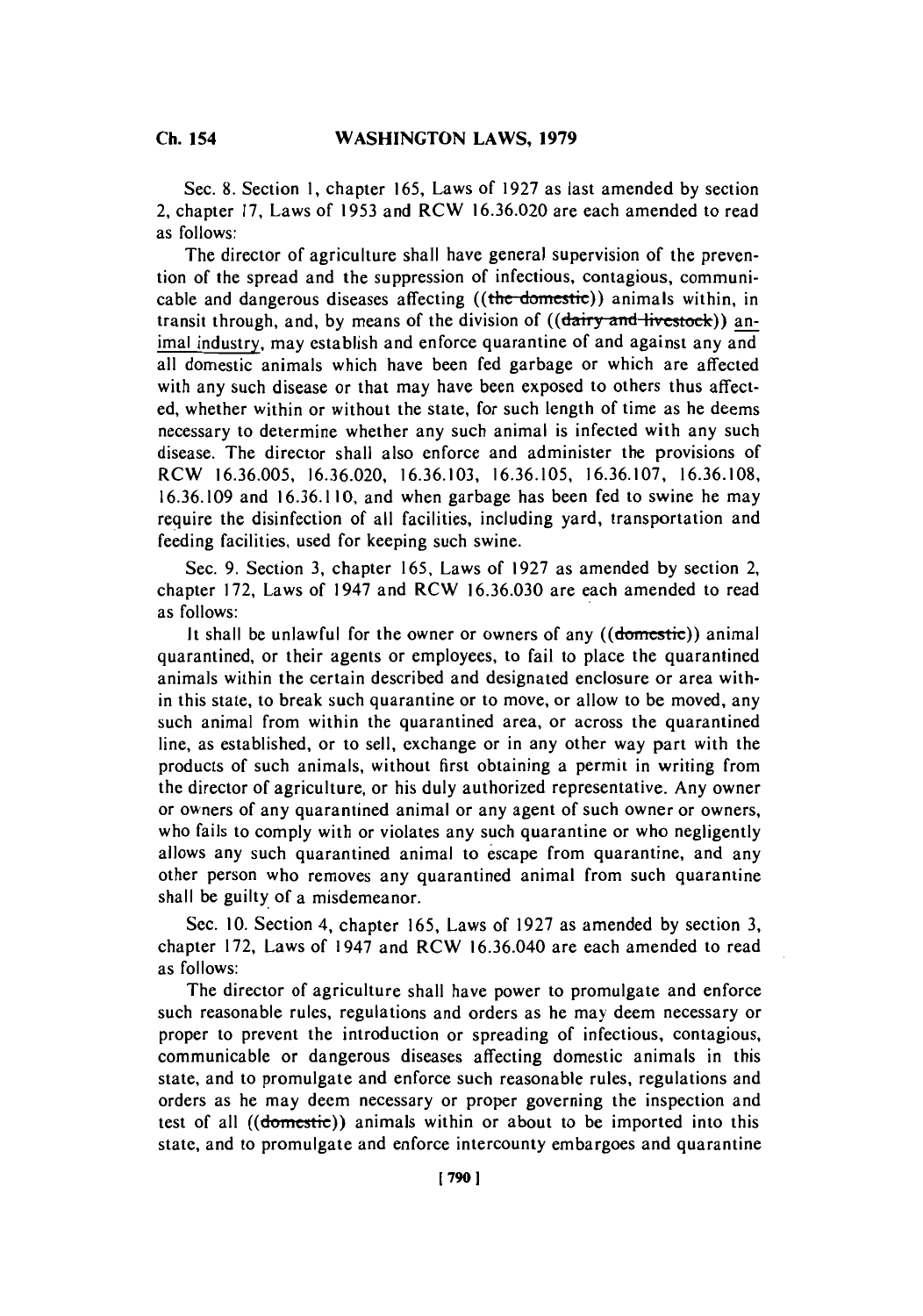to prevent the shipment, trailing, trucking, transporting or movement of bovine animals from any county that has not been declared modified accredited by the United States ((bureau of animal industry)) department of agriculture, animal and plant health inspection service, for tuberculosis and/or  $((\theta_{\text{ang}}\mid \text{s} \text{ disease}))$  certified brucellosis-free, into a county which has been declared modified accredited by the United States ((bureau of animal industry)) department of agriculture, animal and plant health inspection service, for tuberculosis and/or  $((\overline{\text{Bang's disease}}))$  certified brucellosis-free, unless such animals are accompanied **by** a negative certificate of tuberculin test made within sixty days and/or a negative  $((\overline{Bang's}))$  brucellosis test made within ((ten days, last)) the forty-five day period prior to the movement of such animal into such county, issued **by** a duly authorized veterinary inspector of the state department of agriculture, or of the United States ((bureau of animal industry)) department of agriculture, animal and plant health inspection service, or an accredited veterinarian authorized **by** permit issued **by** the director of agriculture to execute such certificate.

Sec. **11.** Section *5,* chapter *165,* Laws of **1 927** as amended **by** section 4, chapter **172,** Laws of 1947 and RCW **16.36.050** are each amended to read as follows:

It shall be unlawful for any person, or any railroad or transportation company, or other common carrier, to bring into this state for any purpose any domestic animals without first having secured an official health certificate, certified **by** the state veterinarian of origin that such animals meet the health requirements promulgated **by** the director of agriculture of the state of Washington((<del>, and without having obtained a permit so to do from the</del>. director of agriculture or his duly authorized representative): PROVIDED, That this section shall not apply to domestic animals imported into this state for immediate slaughter, or domestic animals imported for the purpose of unloading for feed, rest, and water, for a period not in excess of twentyeight hours except upon prior permit therefor secured from the director of agriculture. It shall be unlawful for any person to divert en route for other than to  $((a - federal))$  an approved, inspected stockyard for immediate slaughter or to sell for other than immediate slaughter or to fail to slaughter within fourteen days after arrival, any animal imported into this state for immediate slaughter. It shall be unlawful for any person, railroad, transportation company, or other common carrier, to keep any domestic animals which are unloaded for feed, rest and water in other than quarantined pens, or not to report any missing animals to the director of agriculture at the time the animals are reloaded.

Sec. 12. Section **6,** chapter **165,** Laws of **1927** as amended **by** section **5,** chapter **172,** Laws of 1947 and RCW **16.36.060** are each amended to read as follows:

It shall be unlawful for any person to wilfully hinder, obstruct, or resist the director of agriculture or any duly authorized representative, or any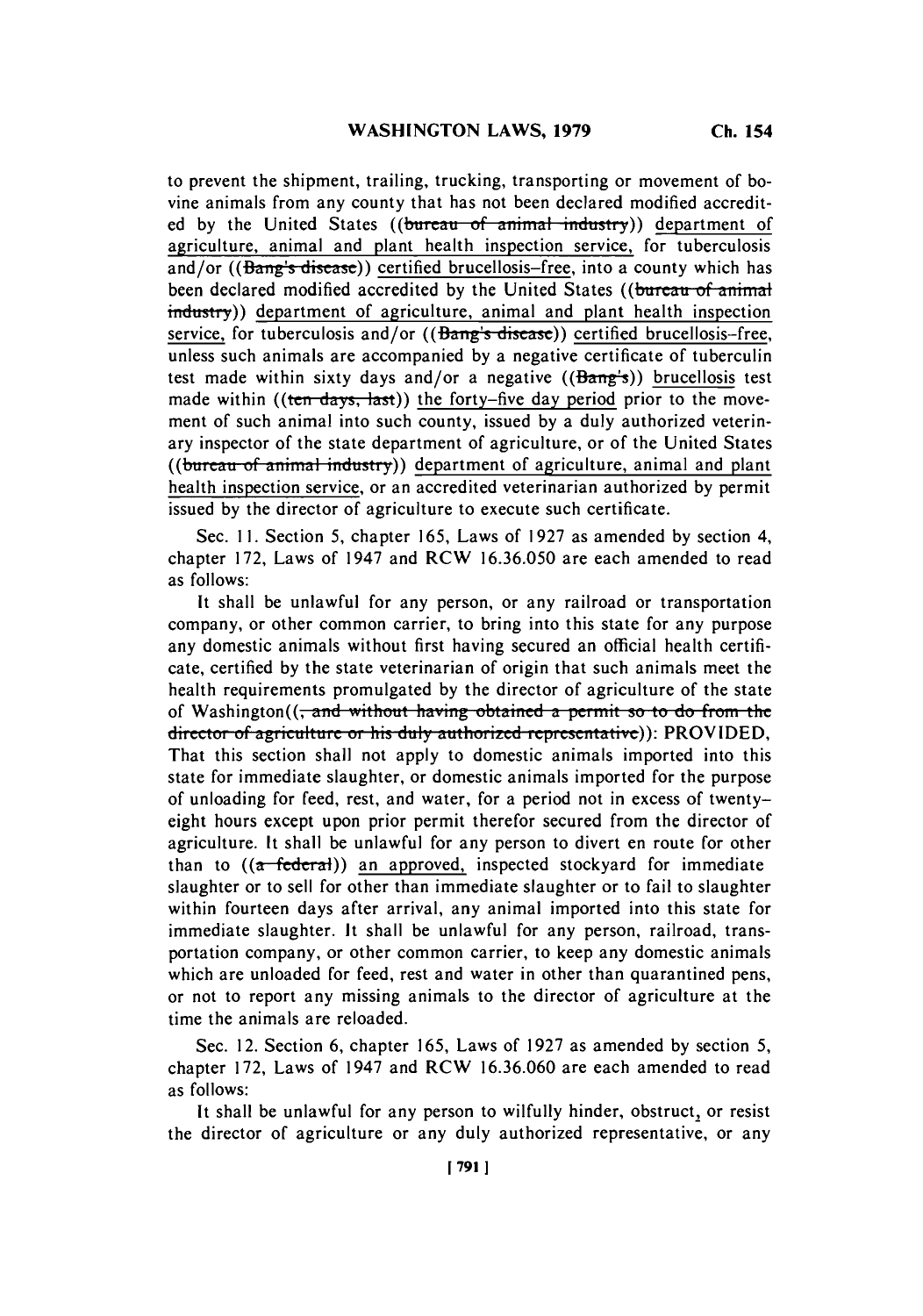#### Ch **154WASHINGTON LAWS, 1979 Ch.** 154

peace officer acting under him or them, when engaged in the performance of the dutics or in the exercise of the powers conferred **by** this **((act))** chapter, and it shall be unlawful for any person to wilfully fail to comply with or violate any rule, regulation or order promulgated **by** the director of agriculture or his duly authorized representatives under the provisions of this  $((\text{act}))$  chapter. The director of agriculture shall have the authority under such rules and regulations as shall be promulgated **by** him to make tests on any ((domestic)) animals for diseased conditions, and it shall be unlawful for any person to interfere with such tests in any manner, or to violate any segregation or identification order made in connection with such tests **by** the director of agriculture, or his duly authorized representative.

Sec. **13.** Section **9,** chapter **165,** Laws of **1927** as amended **by** section **8,** chapter **172,** Laws of 1947 and RCW **16.36.090** are each amended to read as follows:

Whenever in the opinion of the director of agriculture, upon the report of the supervisor or a duly appointed and qualified veterinarian of the division of ((dairy and livestock)) animal industry, the public welfare demands the destruction of any animal found to be affected with any infectious, contagious, communicable or dangerous disease, he shall be authorized to, **by** written order, direct such animal to be destroyed **by** or under the direction of the supervisor or a duly appointed and qualified veterinarian of the division of  $((\frac{dairy}{and} + \frac{dircstock}{)})$  animal industry.

Sec. 14. Section 2, chapter **160,** Laws of **1957** and RCW **16.36.095** are each amended to read as follows:

The director of agriculture may condemn for slaughter any bovine animals which are infected with a **highly** contagious or communicable disease, other than tuberculosis and  $((\text{Bang's disease}))$  brucellosis, and pay indemnity therefor in accordance with the provisions of RCW 16.40.080: PRO-**VIDED,** That the director shall first ascertain that the best interests of the livestock industry and general public will be served thereby.

Sec. **15.** Section **11,** chapter **165,** Laws of **1927** as last amended **by** section **I,** chapter **161,** Laws of **1959** and RCW 16.40.010 are each amended to read as follows:

The director of agriculture of the state shall cause all bovine animals within the state to **be** examined and tested for the presence or absence of tuberculosis and/or  $((\text{Bang's disease})$  brucellosis, and such other tests necessary to prevent the spread of communicable diseases among livestock. Such tests and examinations shall be made under the supervision of the director of agriculture by any duly authorized ((veterinary inspector of the department of agriculture)) veterinarian, such tests to be made in such manner, and at such reasonable and seasonable times, and in such counties or localities as the director of agriculture may from time to time prescribe.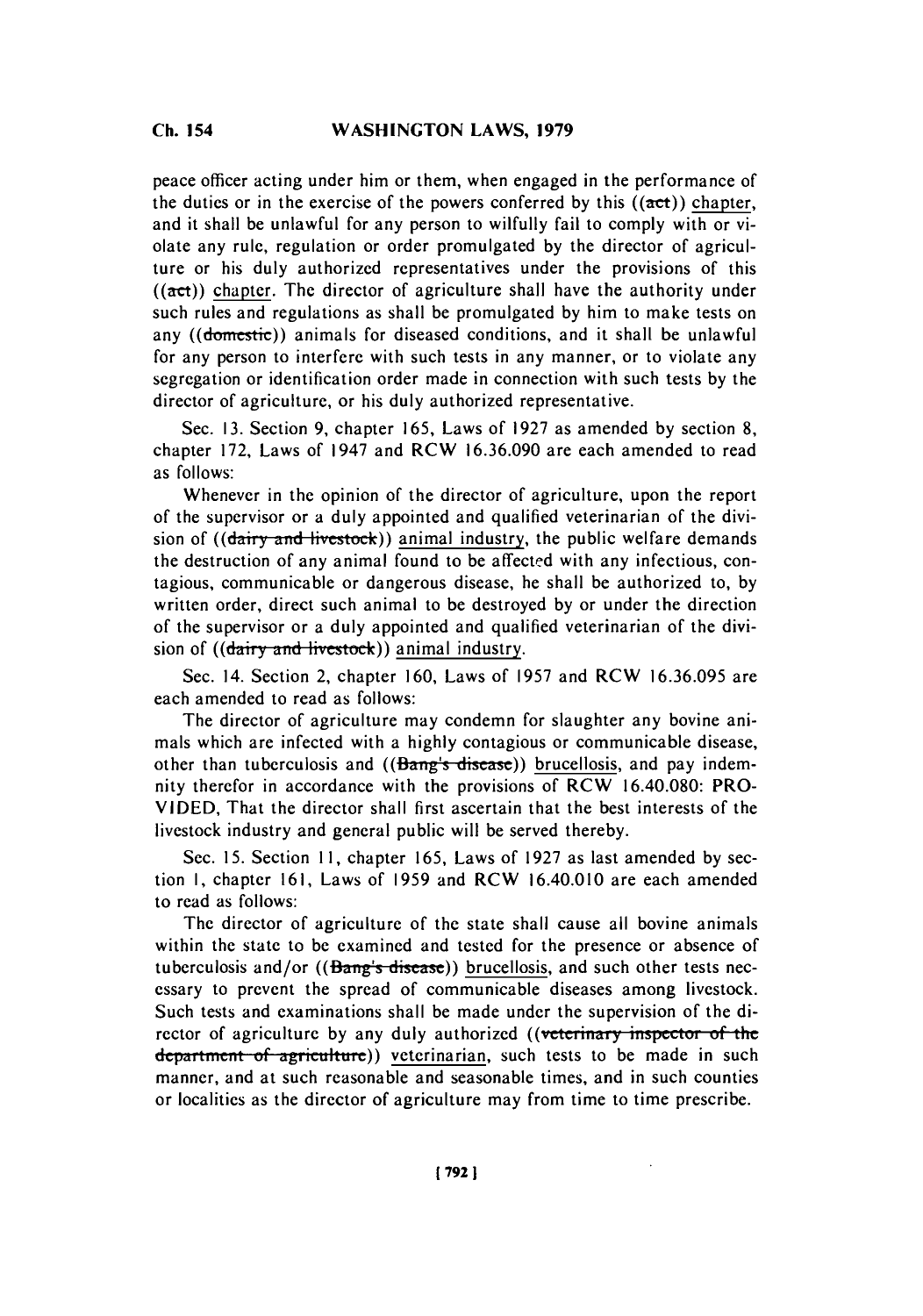The giving of such tests and examinations shall commence immediately upon the taking effect of this act in any county or counties which the director of agriculture may select: PROVIDED, HOWEVER, That the owners of a majority of the bovine animals in any county, as shown **by** the last assessment roll in such county, may petition the director of agriculture to have the bovine animals in the county of their residence tested and examined forthwith, said petition to be filed with the county auditor in the county where such animals are located, and **it** shall be the duty of the county auditor of such county immediately upon the filing of such a petition to forward to the director of agriculture a certified copy of such petition. The director of agriculture upon receipt of the first petition so filed shall immediately cause the bovine animals in such county to be tested, and ((tuberculin)) tuberculosis and/or ( $(\overline{Bang's \text{ disease}})$ ) brucellosis tests in other counties shall be made under the direction of the director of agriculture in the order in which said petitions are filed as herein provided except when in the opinion of the director of agriculture an emergency exists, **by** reason of the outbreak of contagious or infectious diseases of animals, and in such event all or any portion of the tests being conducted in the state as a result of a petition may **be** suspended until such time as the director of agriculture shall decide that such emergency no longer exists, and in such event the testing and examinations herein mentioned shall be renewed.

In the event that no petition to have  $((\text{tuberculin}))$  tuberculosis and/or ( $(B\text{ang's disease})$ ) brucellosis tests of bovine animals made is filed with the county auditor, as herein provided, or in the event that such tests, in the counties having petitioned for such tests, as herein prescribed, are completed, the director of agriculture shall designate in what counties or localities such tests shall be made.

Whenever the owner of any untested bovine animal within the state refuses to have his bovine animal or animals tested then the director of agriculture may order the premises or farm on which such untested animal or animals is harbored to be put in quarantine, so that no domestic animal shall be removed from or brought to the premises quarantined, and so that no products of the domestic animals on the premises so quarantined shall be removed from the said premises.

Every inspector ((and)) or authorized veterinarian ((of the department of agriculture)) making examinations and tests, as provided in this section. shall be a veterinarian duly licensed to practice veterinary medicine, surgery and dentistry in this state: PROVIDED, That the veterinary inspectors of the United States ((bureau of animal industry)) department of agriculture, animal and plant health inspection service, may be appointed **by** the director of agriculture to make such examinations and tuberculin tests as herein provided, and when so employed they shall act without compensation, and shall possess the same power and authority in this state as  $($ a veterinary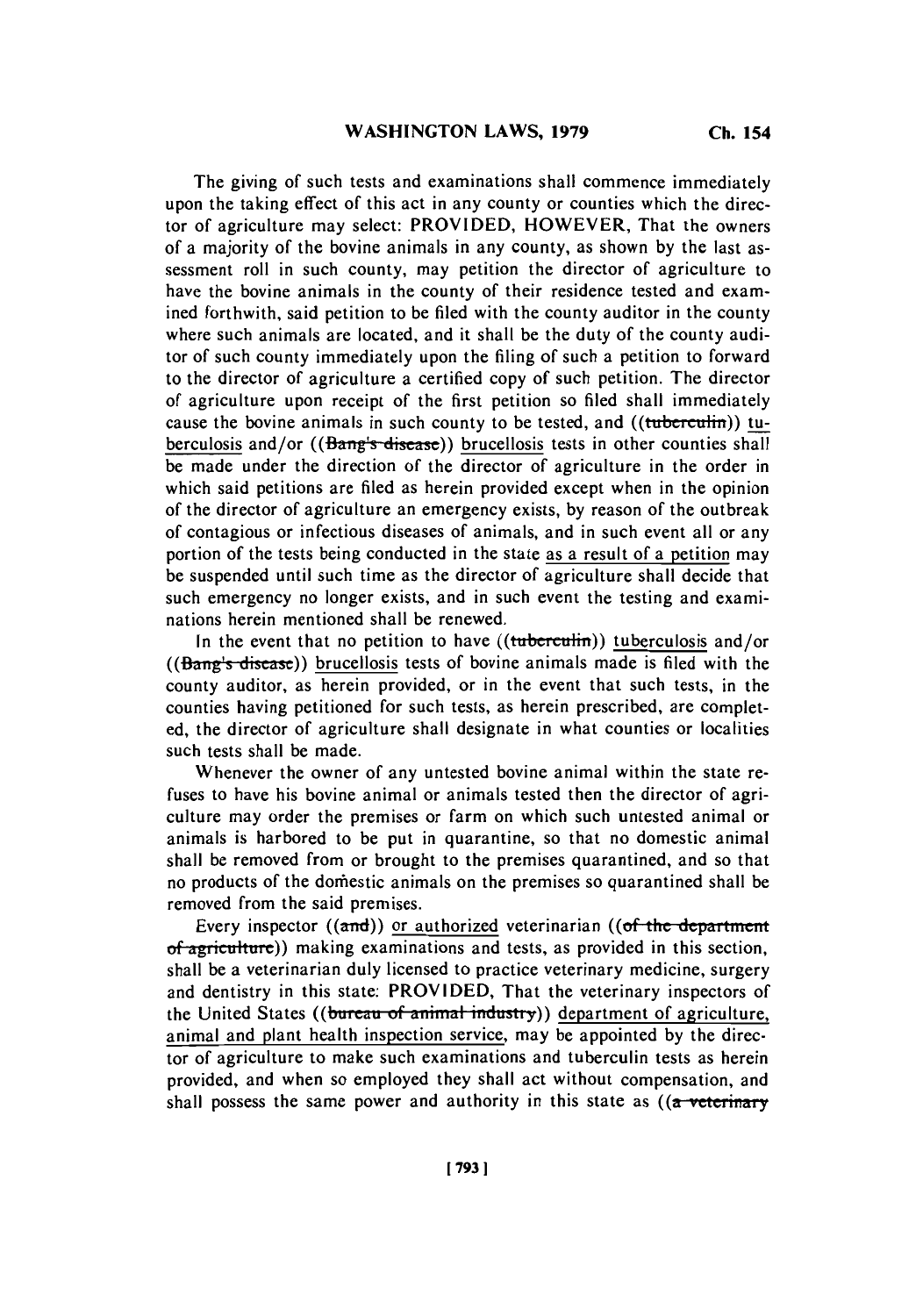**inspector** of the department of agriculture)) department-authorized veterinarians.

Should the owner or owners of any bovine animals desire to select a duly licensed and accredited veterinarian, approved **by** the director of agriculture, for making such examination and tests in accordance with the provisions of this act, the owner or owners shall pay all expenses in connection with such examinations and tests.

Sec. 16. Section 12, chapter 165, Laws of 1927 as last amended by section **10,** chapter **172,** Laws of 1947 and RCW 16.40.060 are each amended to read as follows:

**If,** on the completion of any examination and test as provided in RCW 16.40.010, the inspector or veterinarian making the examination and test, shall believe that the animal is infected with tuberculosis or  $($ Bang's-dis- $\frac{1}{\sqrt{1-\epsilon}}$ ) brucellosis, the owner of the animal shall have, with the approval of the director of agriculture or his representative, the option of indemnity or quarantine; if the owner selects indemnity he shall market the animal within  $((**thirtv**))$  fifteen days from the date of condemnation. All bovine animals which have shown a suspicious reaction to the test on three successive tests for tuberculosis or  $((\text{Bang's disease})$  brucellosis and are held as suspects may be slaughtered under the provisions of this  $((act))$  chapter at the option of the owner and approval of the director or his representative and the owner shall have a valid claim for indemnity to the same extent and in the same amount as for bovine animals which give a positive reaction to the above test. The animal or animals shall be slaughtered under the supervision of a veterinary inspector of the department of agriculture, or the United States ((bureau of animal industry)) department of agriculture, animal and plant health inspection service, or a veterinarian duly licensed to practice veterinary medicine, surgery and dentistry in this state. The veterinary inspector or veterinarian shall hold a post mortem examination and determine whether or not the animal shall be passed to be used for food. The post mortem examination must conform with the meat inspection regulations of the United States ((bureau of animal industry)) department of agriculture, animal and plant inspection service. Upon the receipt of the post mortem report and if the owner has complied with all lawful quarantine laws and regulations, the director of agriculture shall cause to be paid to the owner or owners of the animals an amount not exceeding twenty-five dollars for any grade female, or more than **fifty** dollars for any purebred registered bull or female, and for dairy breeds an amount not to exceed one hundred dollars for any grade female or more than one hundred **fifty** dollars for any pure bred registered bull or female or such portion thereof as would represent an equitable and agreed amount of the contribution of the state of Washington as determined by the director of agriculture and ((representatives of the United States bureau of animal industry)) in no case shall indemnity and salvage value received exceed eighty percent of the true value, and in no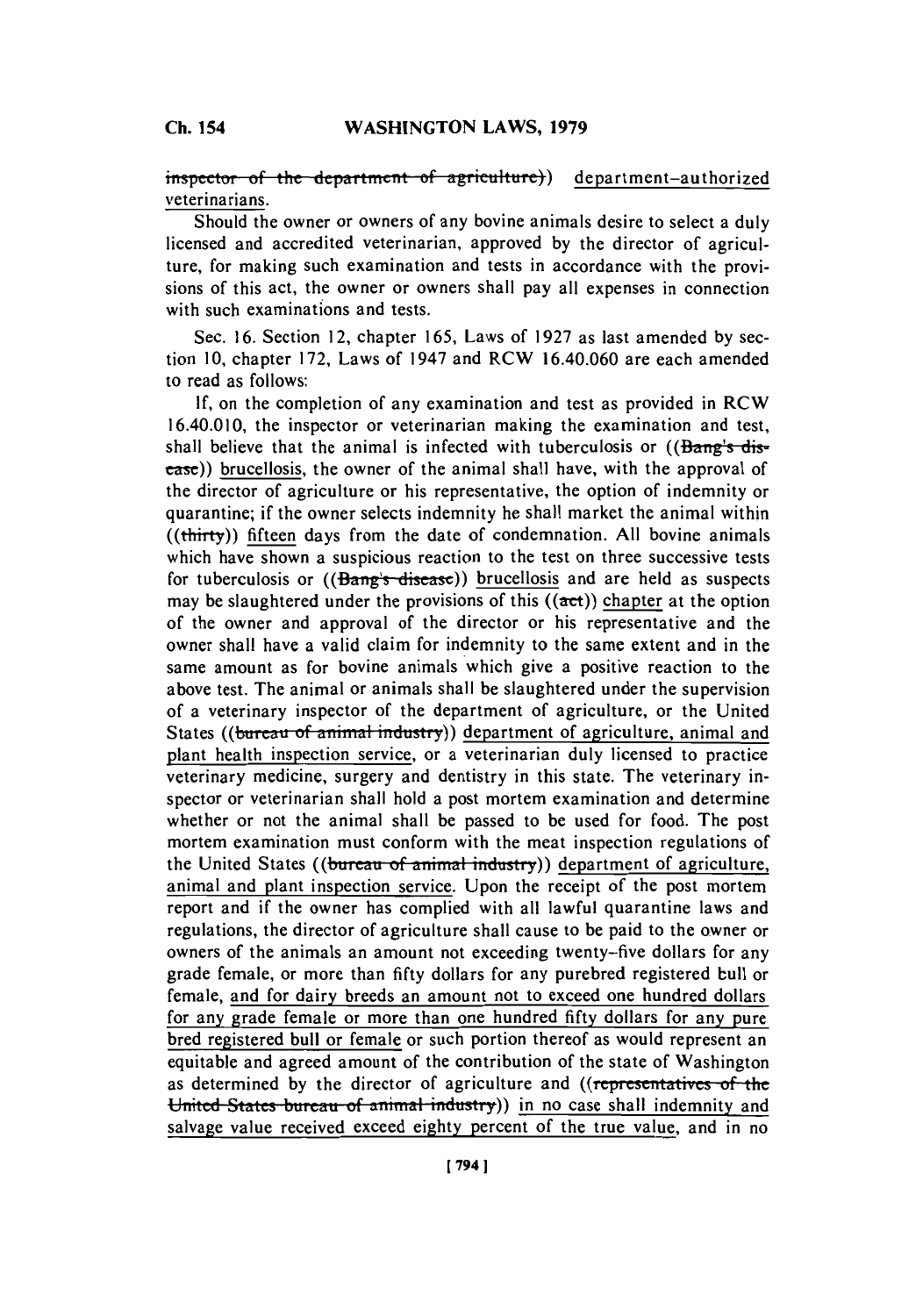case shall any indemnity be paid for grade bulls, for steers, or spayed females, and the state shall not be required to pay the owner of any animal imported into this state within six months prior to the inspection and tests, the sums hereinabove provided for, but the owner of such animal shall receive the proceeds of the sale of such slaughtered animal: PROVIDED, That the right to indemnity shall not exist nor shall payment be made for any animal owned **by** the United States, this state, or any county, city, town or township in this state: **AND** PROVIDED FURTHER, That no bovine animal shall be condemned for tuberculosis without having been first subjected to the tuberculin test and a positive reaction has resulted and no bovine animal shall be condemned for ((Bang's disease unless it has been sujce **to.. a** blood **agglutuination teat** in **dilations,** of **=tnuii toj** ant~igenof one to fifty (1:50), one to one hundred (1:100), and one to two hundred (1:200), by an approved laboratory, and a positive reaction for Bang's disease has resulted)) brucellosis unless it has been tested and classified as a reactor **by** the director of agriculture or his duly authorized representative.

Sec. **17.** Section **1,** chapter 54, Laws of **1959** as amended **by** section 34, chapter 240, Laws of **1967** and RCW **16.57.010** are each amended to read as follows:

For the purpose of this chapter:

**(1)** "Department" means the department of agriculture of the state of Washington.

(2) "Director" means the director of the department or his duly appointed representative.

**(3)** "Person" means a natural person, individual, firm, partnership, corporation, company, society, and association, and every officer, agent or employee thereof. This term shall import either the singular or the plural as the case may be.

(4) "Livestock" includes, but is not limited to, horses, mules, cattle, sheep, swine, goats, poultry and rabbits: PROVIDED, That livestock when used herein under the provisions of RCW **16.57.160** through **16.57.200, 16- .57.220** through **16.57.260,** and **16.57.280** through **16.57.330** shall mean and include only cattle **6f** whatever species, breed or age.

**(5)** "Brand" means a permanent fire brand or any artificial mark approved **by** the director to be used in conjunction with a brand or **by** itself.

**(6)** "Production record brand" means a number brand which shall be used for production identification purposes only.

**(7)** "Brand inspection" means the examination of livestock or livestock hides for brands or any means of identifying livestock or livestock hides and/or the application of any artificial identification such as back tags or ear clips necessary to preserve the identity of the livestock or livestock hides examined.

**(8)** "Class **I** estray" means any livestock at large contrary to the provisions of RCW **16.13.010** as now or hereafter amended, or any unclaimed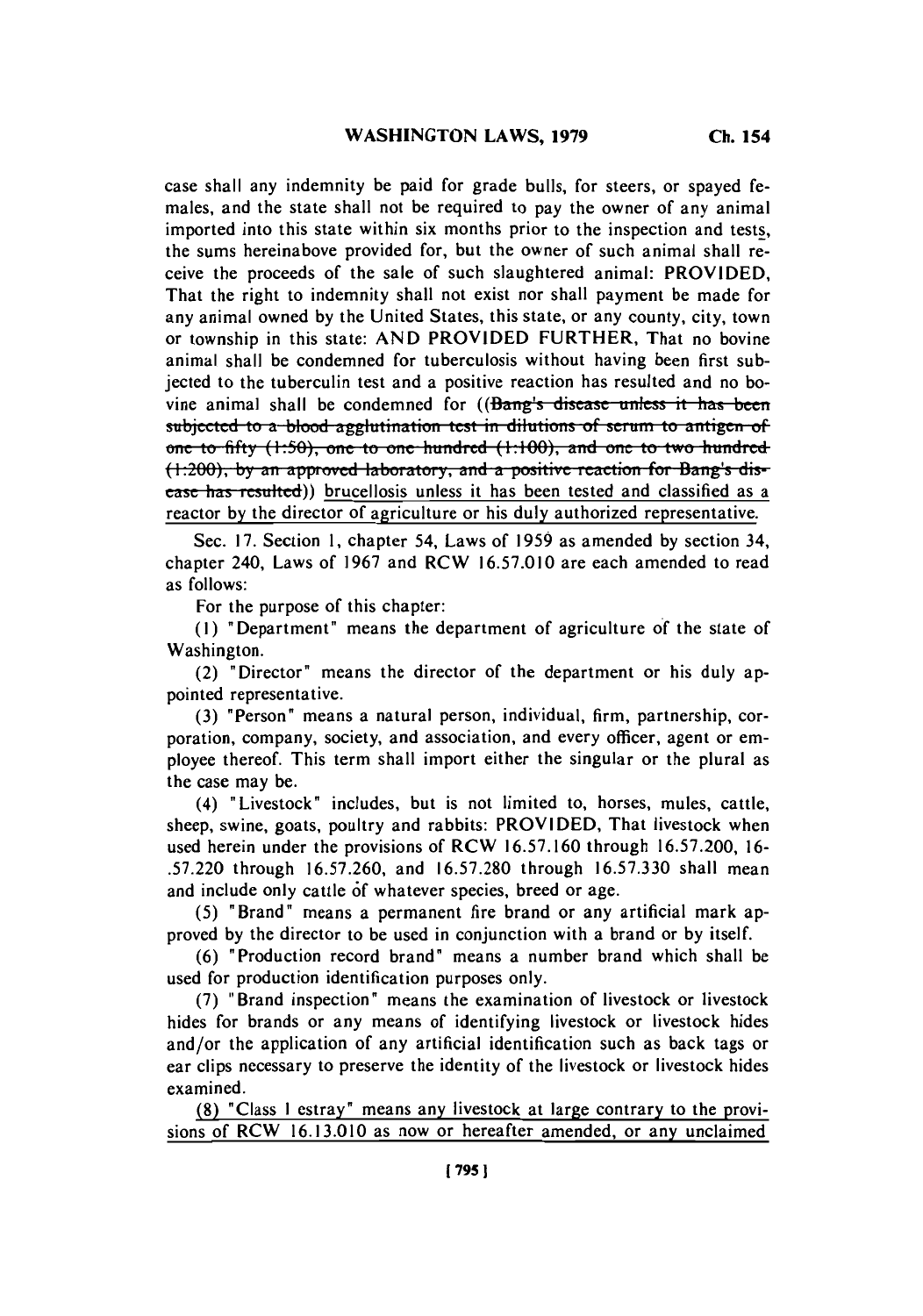**Ch.** 154

livestock submitted or impounded **by** any person at any public livestock market or any other facility approved **by** the director.

**(9)** "Class **11** estray" means any livestock identified as estray that is offered for sale and as provided for in RCW **16.57.290** as now or hereafter amended.

Sec. **18.** Section **29,** chapter 54, Laws of **1959** as amended **by** section **6,** chapter 120, Laws of **1967** ex. sess. and RCW **16.57.290** are each amended to read as follows:

**All** unbranded cattle and -those bearing brands not recorded, in the current edition of this state's brand book, which are not accompanied **by** a certificate of permit, and those bearing brands recorded, in the current edition of this state's brand book, which are not accompanied **by** a certificate of permit signed **by** the owner of the brand when presented for inspection, are hereby declared to be class **11** estrays, unless other satisfactory proof of ownership is presented showing the person presenting them to be lawfully in possession. Such estrays shall be sold **by** the director or his representative who shall give the purchasers a bill of sale therefor.

Sec. **19.** Section **6,** chapter 121, Laws of **1967** ex. sess. and RCW **69- .07.060** are each amended to read as follows:

The director may, subsequent to a hearing thereon, deny, suspend or revoke any license provided for in this chapter if he determines that an applicant has committed any of the following acts:

**(1)** Refused, neglected or failed to comply with the provisions of this chapter, the rules and regulations adopted hereunder, or any lawful order of the director.

(2) Refused, neglected or failed to keep and maintain records required **by** this chapter, or to make such records available when requested pursuant to the provisions of this chapter.

**(3)** Refused the department access to any portion or area of the food processing plant for the purpose of carrying out the provisions of this chapter.

(4) Refused the department access to any records required to be kept under the provisions of this chapter.

**(5)** Refused, neglected, or failed to comply with any provisions of chapter 69.04 RCW, Washington Food, Drug, and Cosmetic Act, or any regulations adopted thereunder.

Sec. 20. Section 21, chapter **190,** Laws of **1939** and RCW **69.16.160** are each amended to read as follows:

In addition to the acts **by** this chapter made unlawful, it shall be unlawful in connection with the operation of any macaroni factory or the sale or distribution of any macaroni product: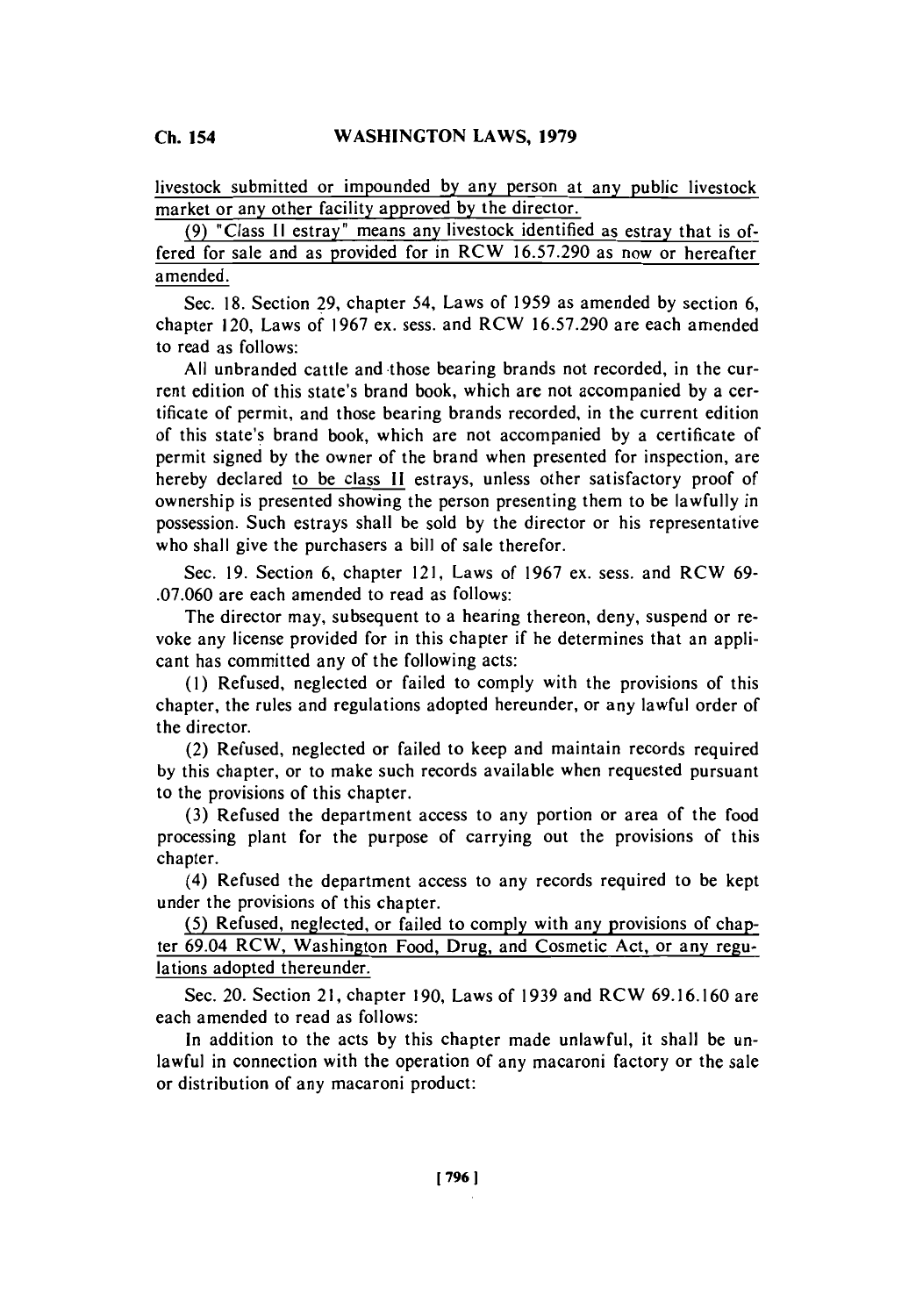**(1) To** sell, advertise, describe, brand, mark, label or pack macaroni or any simulation or imitation thereof in a manner which is calculated to mislead or deceive or has the tendency or capacity or effect of misleading or deceiving purchasers, prospective purchasers or the consuming public with respect to the grade, quality, quantity, substance, character, nature, origin, size, material $((,))$  content, composition, color, preparation, or manufacture of such products or in any material respect.

(2) To sell, offer for sale, advertise, describe, brand, label or otherwise represent any macaroni or noodle product as being a semolina or farina product when such is not true and correct.

**(3)** To use yellow coloring in, or yellow transparent containers for, any macaroni product in such manner as deceptively to import or imply to purchasers, prospective purchasers or the consuming public that such product contains egg in greater proportion than is in fact present, or in such manner as to mislead or deceive in any other respect.

(4) To advertise, describe, brand, label, or otherwise represent any product as containing a food ingredient which is not macaroni, found, or is not present in the advertised quantities, resulting in purchasers, prospective purchasers or the consuming public being misled or deceived.

**(5)** To use photographs, cuts, engraving, illustrations or pictorial or other adoptions or devices of industry products in catalogs, sales literature or advertisements or on packages or containers or otherwise in such manner as to have the capacity and tendency or effect of misleading or deceiving the purchaser or consuming public as to the grade, quality, quantity, substance, character, nature, origin, size, material content, composition, coloring, preparation or manufacture of such products.

**(6) ((To defame competitors by falsely imputing to them dishonorable** conduct, inability to perform contracts, questionable credit standings, or any other false representations, or falsely to disparage the grade, quality or manufacture of the products of competitors or of their business method, selling price, values, grade, terms, policies or services.

 $(\overline{7})$ ) To fail to brand, mark or identify macaroni products so as to disclose their true character, where such failure has the tendency, capacity or effect of misleading or deceiving purchasers, prospective purchasers or the consuming public.

Sec. 21. Section **15.38.010,** chapter **11,** Laws of **1961** and RCW **15.38- .010** are each amended to read as follows:

Whenever used in this chapter:

**(1)** The term "person" includes individuals, firms, partnerships, associations, trusts, estates, corporations, and any and all other business units, devices or arrangements.

(2) The term "filled dairy products" means any milk, cream, or skimmed milk, or any combination thereof, whether or not condensed, evaporated, concentrated, frozen, powdered, dried, or desiccated, or any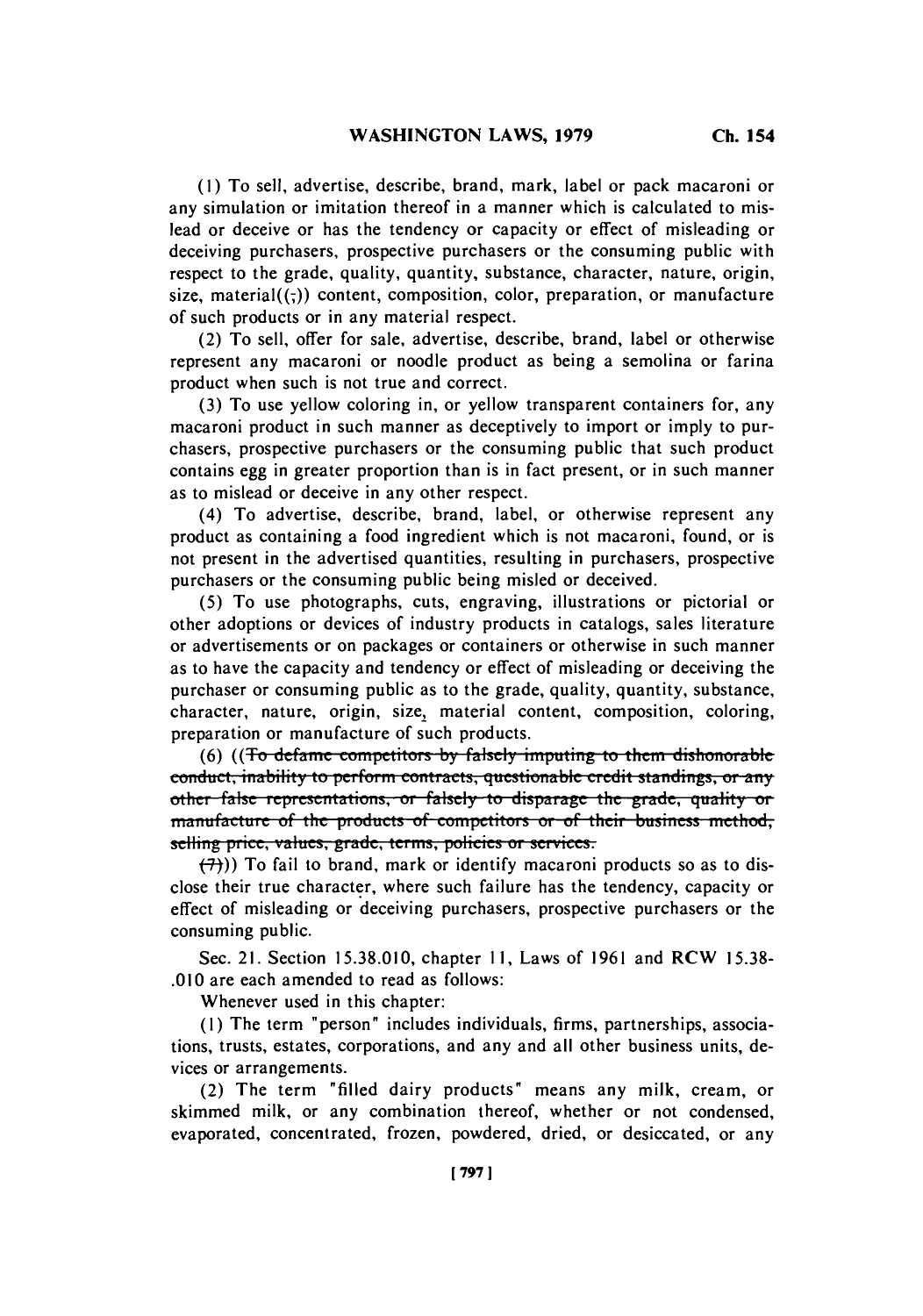food product made or manufactured therefrom, to which has been added, or which has been blended or compounded with, any fat or oil other than milk fat so that the resulting product is in imitation or semblance of any dairy product, including but not limited to, milk, cream, sour cream, skimmed milk, ice cream, whipped cream, flavored milk or skim-milk, dried or powdered milk, ((cheese, cream cheese, cottage cheese, creamed cottage cheese,)) ice cream mix, sherbet, condensed milk, evaporated milk, or concentrated milk: PROVIDED, HOWEVER, That this term shall not be construed to mean or include:

(a) Oleomargarine;

**(b)** Any distinctive proprietary food compound not readily mistaken for a dairy product where such compound is customarily used on the order of a physician and is prepared and designed for medicinal or special dietary use and prominently so labeled;

(c) Any dairy product flavored with chocolate or cocoa where the fats or oils other than milk fat contained in such product do not exceed the amount of cacao fat naturally present in the chocolate or cocoa used;  $((\sigma r))$ 

**(d)** Any dairy product in which the vitamin content has been increased and food oil utilized as a carrier of such vitamins provided the quantity of such food oil does not exceed one one-hundredths of one percent of the weight of the finished dairy product;

(e) Any cheese product or cheese; or

**(f)** Any cream sauce added to processed vegetables.

**(3)** The term "intrastate commerce" means any and all commerce within the state of Washington subject to the jurisdiction thereof; and includes the operation of any business or service establishment.

**NEW SECTION.** Sec. 22. There is added to chapter **16.13** RCW a new section to read as follows:

There are established two classes of estray livestock:

(1) Class I-any livestock at large contrary to the provisions of RCW **16.13.010** as now or hereafter amended, or any unclaimed livestock submitted or impounded, **by** any person, at any public livestock market or any other facility approved **by** the director; and

(2) Class II-any livestock identified as estray that is offered for sale and as provided for in RCW **16.57.290** as now or hereafter amended.

**\*NEW** *SECTION. Sec. 23. There is added to chapter 16.36 RCWa new* **section to read as follows:**

**The director of agriculture shalL pursuant to the provisions of chapter 34.04 RCW, adopt rules governing the intrastate movement in animals in order to prevent the spread of, and to suppress, infections, contagious, communicable, and dangerous diseases affecting animals, especially bruellosis. Such rules shall provide for change of ownership testing for eligible animals. \*Sec. 23. was vetoed, see message at end of chapter.**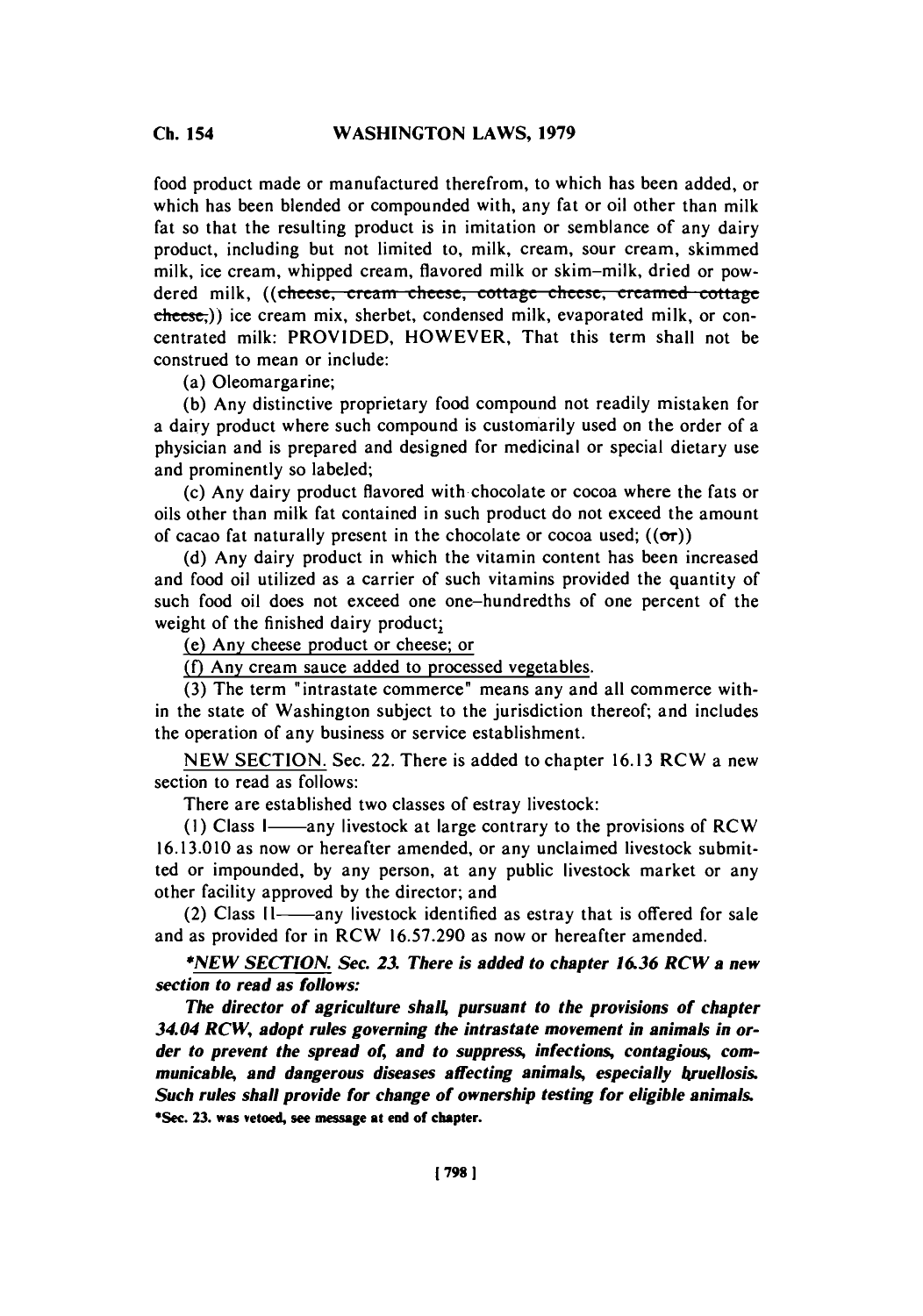**NEW SECTION.** Sec. 24. There is appropriated to the department of agriculture from the general fund, the sum of one hundred sixty-two thousand five hundred dollars, or so much thereof as may be necessary to carry out the purposes of Section **16** of this act.

**NEW SECTION.** Sec. **25.** There is added to chapter **16.57** RCW a new section to read as follows:

Class **I** estrays shall be disposed of in accordance with the provisions of chapter **16.13** RCW.

**NEW SECTION.** Sec. **26.** The following acts or parts of acts are each repealed:

**(1)** Section **13,** chapter **165,** Laws of **1927** and RCW 16.40.100;

(2) Section **1,** chapter **135,** Laws of **1903,** section **1,** chapter **206,** Laws of **1919** and RCW **69.11.010;**

**(3)** Section 2, chapter **135,** Laws of **1903** and RCW **69.11.020;**

(4) Section **3,** chapter **135,** Laws of **1903** and RCW **69.11.030;**

**(5)** Section 4, chapter **135,** Laws of **1903** and RCW 69.11.040;

**(6)** Section **5,** chapter **135,** Laws of **1903** and RCW **69.11.050;**

**(7)** Section **6,** chapter **135,** Laws of **1903** and RCW **69.11.060;**

**(8)** Section **7,** chapter **135,** Laws of **1903** and RCW **69.11.070;**

**(9)** Section **8,** chapter **135,** Laws of **1903** and RCW **69.11.080;**

**(10)** Section **9,** chapter **135,** Laws of **1903** and RCW **69.11.090;**

**(11)** Section **10,** chapter **13 5,** Laws of **1903** and RCW **69.11. 100;**

(12) Section 8(a), chapter **137,** Laws of **1937,** section **1,** chapter **169,** Laws of 1945 and RCW **69.12.090;**

**(13)** Section **9,** chapter **137,** Laws of **1937** and RCW **69.12.100;**

(14) Section **19,** chapter **190,** Laws of **1939** and RCW 69.16.140;

**(15)** Section 20, chapter **190,** Laws of **1939** and RCW **69.16.150;**

**(16)** Section 20, chapter **112,** Laws of **1939** and RCW **69.20.130;** and

**(17)** Section 2 **1,** chapter **112,** Laws of **1939** and RCW 69.20.140.

Such repeals shall not be construed as affecting any existing right acquired under the statutes repealed, nor as affecting any proceeding instituted thereunder, nor any rule, regulation, or order promulgated thereunder, nor any administrative action taken thereunder.

**NEW SECTION.** Sec. **27. If** any provision of this **1979** act or its application to any person or circumstance is held invalid, the remainder of the act or the application of the provision to other persons or circumstances is not affected.

Passed the Senate March **8, 1979.**

Passed the House March **8, 1979.**

Approved **by** the Governor March **29, 1979,** with the exception of Section **23,** which is vetoed.

Filed in Office of Secretary of State March **29, 1979.**

Note: Governor's explanation of partial veto is as follows:

**[799 1**